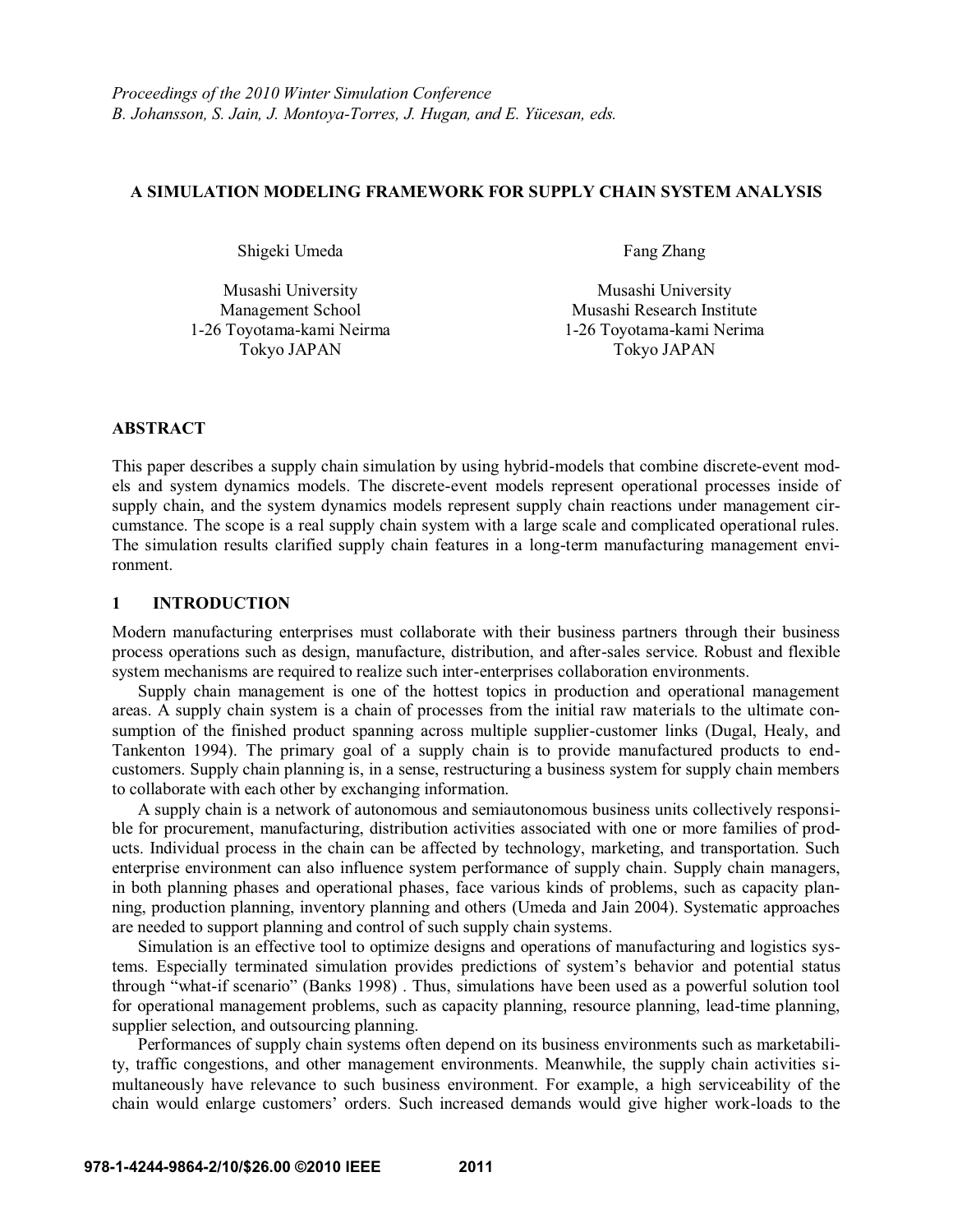chain than before. Such interactions between the chain and its business are often seen in long-term supply chain management.

This paper proposes a novel simulation-modeling framework that combines discrete-event simulations with system-dynamics simulations. The former represents both operational processes inside of a supply chain, and the later represents management environment outside of a supply chain. Further, the paper also discusses modeling capabilities of the proposed framework for supply chain systems in real world by using several example simulation models.

# **2 A SIMUALTION-MODELING FRAMEWORK FOR SUPPLY CHAIN SYSTEM ANALYSIS**

# **2.1 Supply chain feature model**

Supply chain system is a network of the chain members. There are many kinds of supply chain systems: although, the types of supply chain members are countable. "Feature model" gives definitions of such typical members included in a chain, and business process activities of them. This model provides the following six types of supply chain members.

- $\bullet$  Supplier: Supplier provides materials, parts, or products in the chain. Supplier belongs to either "Stock-driven" type or "Schedule-driven" type. Stock-driven supplier observes material stocks of an item in a particular supplier. The observation target is usually a stock of input materials at an immediate downstream supplier. When the stock volume is below the replenishment point, supplier autonomously starts to work to replenish the target part / product inventories. While, Schedule-driven Supplier receives production orders from Planner, which generates a Master Production Schedule (MPS). It executes the order, when it receives production orders from the Planner.
- $\bullet$  Source: Source starts the material-flows in the chain. Parts and material suppliers are sources, where material-flows start in the chain. This member has the same types as the "Supplier". Activities are similar to "Supplier". Stock-driven type one observes material stocks of an item in a particular supplier. The observation target is usually a stock of input materials at an immediate downstream supplier. When the stock volume is below the replenishment point, source autonomously starts to work to replenish the target part / product inventories. While, Schedule-driven one receives material orders from the Planner, which generates a Master Production Schedule (MPS). It executes the procurement orders per the schedule received from the Planner.
- Storage: It only stores materials, parts, or products. It receives materials from other chain members to hold on. Stock-driven one autonomously ships materials to replenish stock inventories at particular suppliers. While, schedule-driven one ships materials when it receives delivery orders from a planner.
- Consumer: Consumer sends purchase orders to the chain, and it acquires products. It also inspects the incoming products for quality and tracking.
- $\bullet$  Deliverer: Deliverer receives delivery order from other chain members, and it works according to the delivery order. It transports products, parts, and/or materials between chain members.
- $\bullet$  Manager: An organization that controls material-flows and information-flows in the chain. Manager receives orders from Consumers, and sends delivery orders to deliverer. Planner stores the order as a demand-log. It predicts products demand in next phase and generates Master Production Schedule (MPS). This MPS is updated by orders that are given by the Consumer. The functions of this organization include: master scheduling, receiving orders from Consumer, forecasting demands, making commitments on replenishment with stock-driven members and sending orders to chain members. For stock driven stages in the supply chain, the role of the planner is to set the replenishment points and change them as required over time due to changes in market and demand.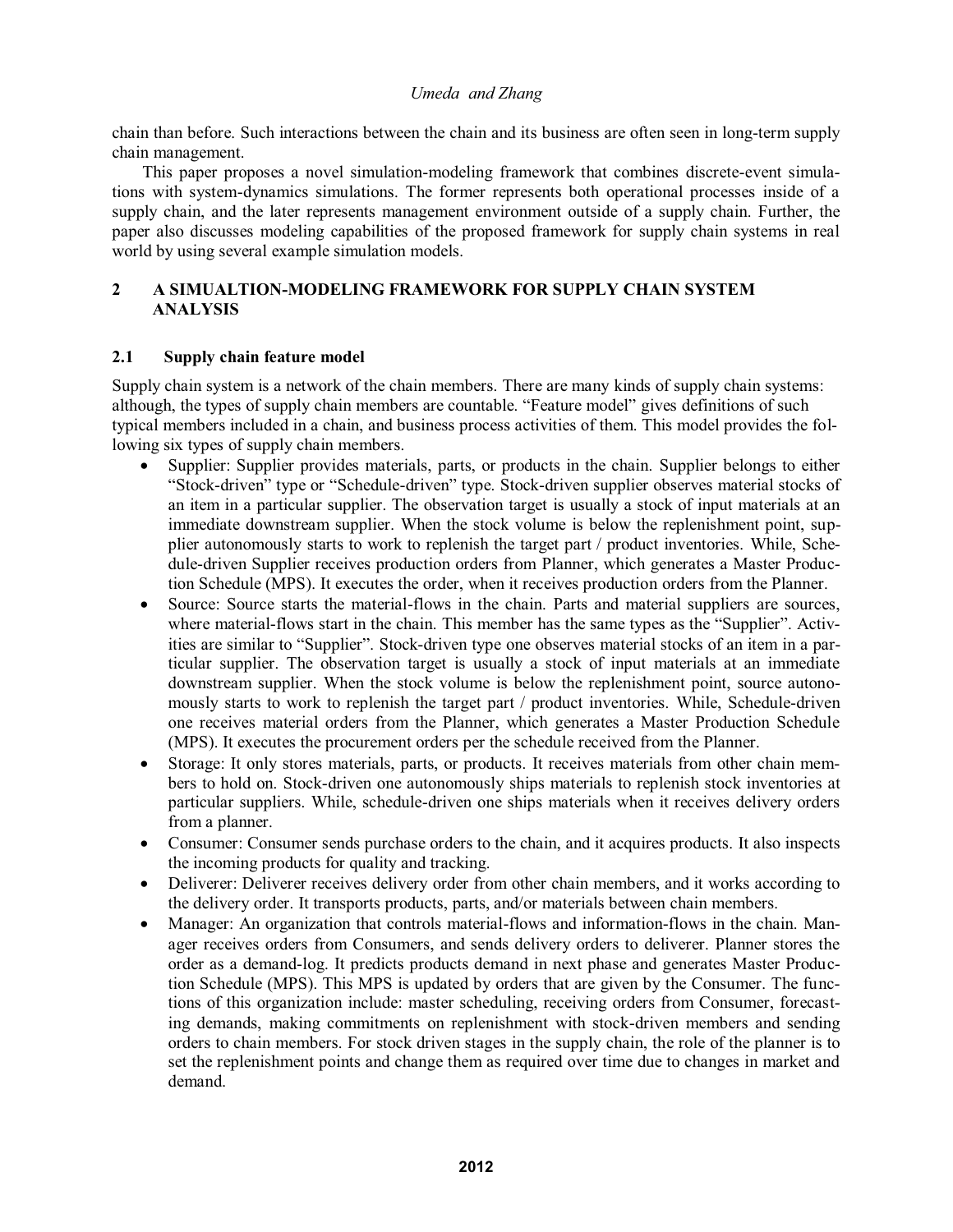### **2.2 Control models**

Supply chain members defined in the feature model are so-called "agents", which get in actions according to the predefined mechanisms. The model provides two kinds of control mechanisms for each member agent in a chain (Schedule-driven control and Stock-driven control) (Umeda and Lee 2004). Scheduledriven control uses a production schedule, the so-called "Master Production Schedule" (MPS), which the supply chain planner generates. MPS is a schedule on the time when finished-goods should be delivered to consumers. The manager periodically collects demand data from marketing channels in a constant cycle time, and it accumulates them. And, it also transforms the MPS by predicting the future demands.

To generate the MPS, the chain manager should be linked with the data of purchase orders from consumers, the data of availability of materials and major facilities in suppliers, the data of suppliers' capacities, and parts structure tables, which is so-called "Bills Of Materials" (BOMs). The main function of the chain planner is to give periodic operational orders to schedule-driven members in the chain.

A schedule-driven supplier regularly works with the manager (Figure 1). The activities of manager are summarized as follows:

- $\bullet$ It receives purchase orders from consumers.
- $\bullet$ It accumulates this purchase data.
- $\bullet$ It generates future demand predictions by using the accumulated demand data.
- $\bullet$ It updates MPS by using the predicted demand and feedback data from supply chain members.
- $\bullet$ It gives orders (sourcing, manufacturing, and shipping) to corresponding chain members.



Figure 1: Schedule-driven control

While a schedule-driven supplier works according to the orders sent by the planner, a stock-driven supplier gives orders to itself. "Stock-driven" control method uses stock information of a particular chain member. This member is usually located downstream in the material flow. This member should own two parameters of input material stock volume: stock-replenishment level and stock-volume level.

 Manager changes two parameters according to the demand trends. A stock-driven supplier autonomously replenishes material inventories based on these two parameters.

Each "Stock-driven" member continuously observes stock volume at a particular chain member. It starts to produce products when the stock volume is smaller than the stock-replenishment level, and continues to work until the stock volume is equal to or greater than the stock-volume level. Figure 2 is a diagram of the stock-driven supply chain control.

This stock-driven supplier generally works according to the following operational sequences:

- 1. It periodically observes stock-volume data of a particular chain member.
- 2. It starts producing when the stock volume goes down below the stock-replenishment level.
- 3. It stops producing when the stock volume reaches the stock-volume level.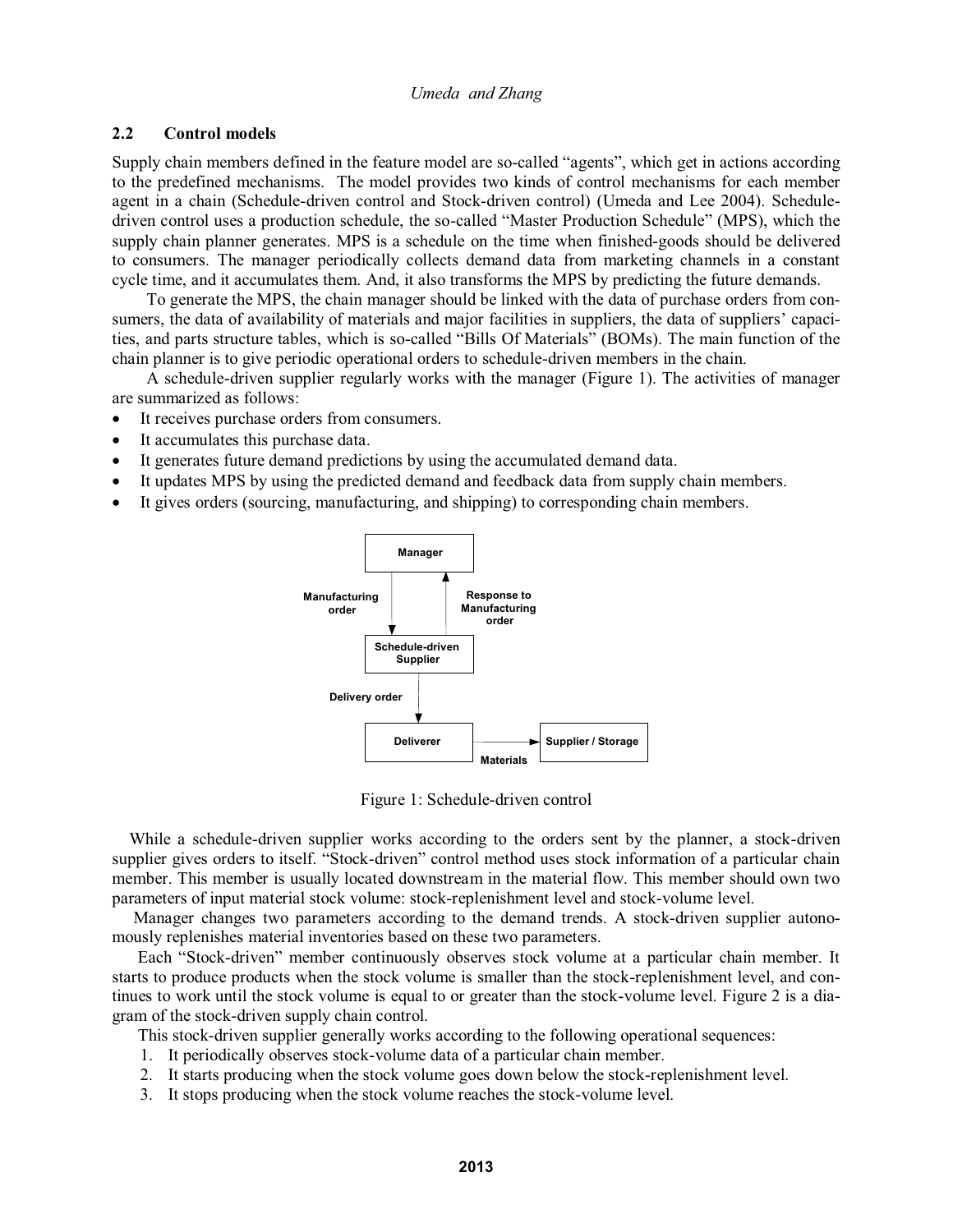The task of manager is to change dynamically the stock-replenishment level and stock-volume level according to the market demand transition.



Figure 2: Stock-driven control

### **2.3 Business environment models**

Supply chain activities have relevance to its business environment. Suppose that a supply chain system realizes a high performance and it shortens the consumers' purchase lead-time. In this case, the demand volume in market would increase because of the shortened purchase lead-time; the system would be busier by the increased demands. These activities give favorable or harmful influences to its external world, and their feedbacks can also give similar influences to the supply chain.

Similar scenarios would be applicable to relations between other supply chain systems' activities and their feedbacks. They are, for examples, quality improvement programs in factories, manufacturing process automation programs, and operational improvement in parts/products transportation between suppliers.

System dynamics (SD) has been defined as "A method of analyzing problems in which time is an important factor, and which involve the study of how the system can be defended against, or made to benefit from, the shocks which fall upon it from outside world" (Sterman 2000). There are many SD applications on manufacturing systems, such as relations between demand-supply operations and manufacturing system performance, cause-and-effect relations among equipment maintenance, productivity, manufacturing cost, and others (Riddalls, Bennett, and Tipi 2000).

This approach is useful to capture complex real-world situations, which include delays and feedback mechanisms. Practical applications include understanding market environments and assessing possible future scenarios. Dynamics complexity is not related to number of nodes or actors concerned, but the behavior they create when acting together.

One of the advantages of SD is to describe complex systems including uncertainty and cause-andeffect relations in a system. The SD models represent interdependency in a system by using elements, such as "Stock", "Flow", and the relative variables. SD evaluates both systems' effect on a particular element and its feedback effects on the system in itself.

We tried to implement a model that describes product supply capability, market demands, and their mutual feedback mechanisms. Figure 3 illustrates a conceptual mechanism that the consumers in market react to supply chain performance and it gives feedbacks to the chain as order volumes. This figure represents a cause-and-effect mechanism between supply chain performance and market order volumes using system dynamics notations.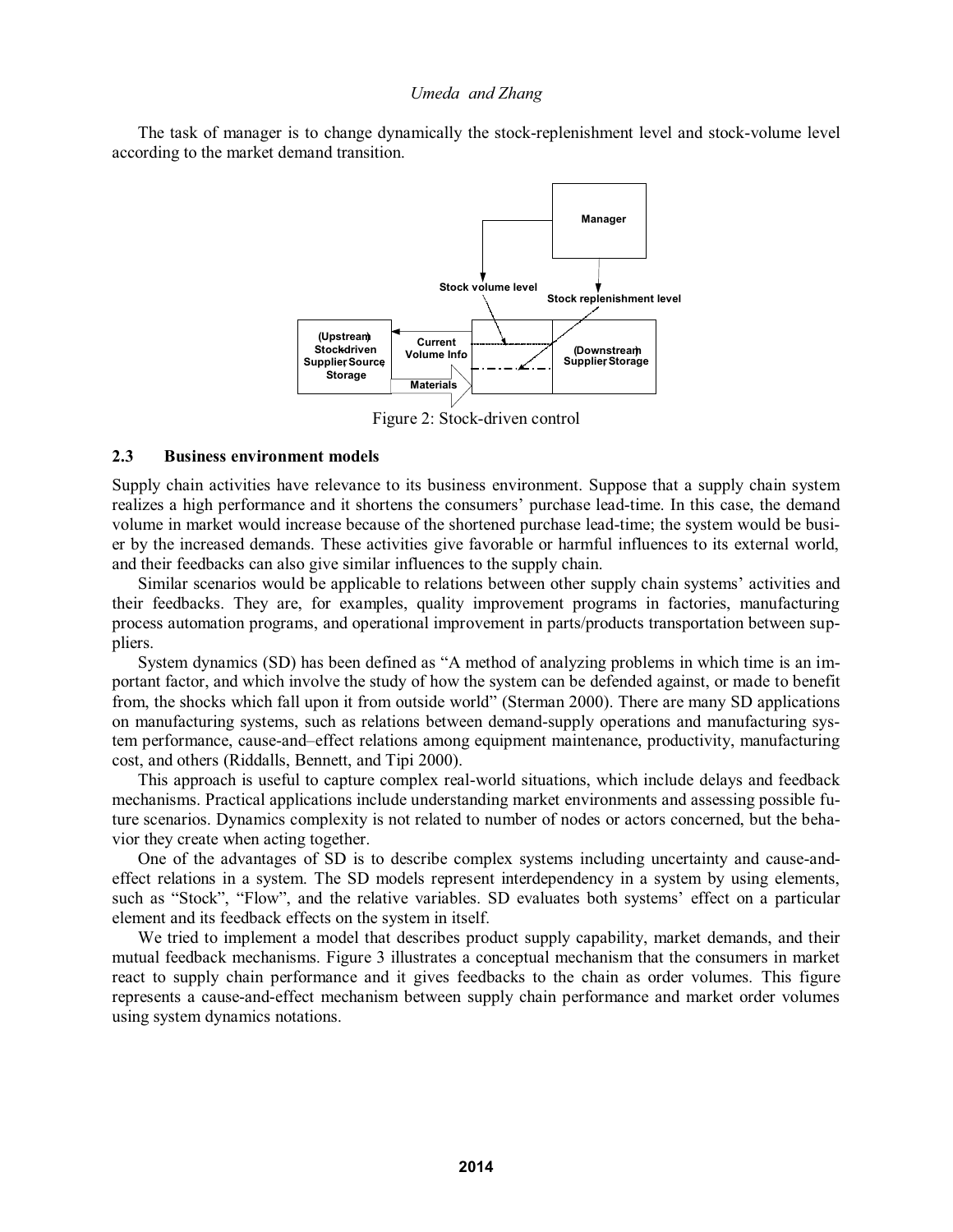

Figure 3: Cause and effect relations using System dynamics modeling

## **2.4 A generic hybrid modeling framework**

Based on the above discussions, this paper proposes a generic hybrid-modeling framework for supply chain simulation. Figure 4 represents a conceptual chart of this modeling framework. Rectangles represent supply chain members' model, which is discrete-event-based, and rounded rectangles represent dynamics of supply chain management environment.

 Supply chain feature model represents abstracted supply chain members. The manager get purchase orders from consumers, and it gives orders to suppliers and transporters.

Market dynamics model represents reaction mechanism of consumers to supply chain system performance. If serviceability of supply chain would be measurable in market, the consumers' satisfactions to its serviceability would influence their future purchase preference. Plant dynamics model represents influences of process performance improvement in supplier's plants on the system performance. And further, traffic dynamics model represents changes in outside transportation systems



Figure 4: A hybrid-modeling framework for supply chain simulation

## **2.5 Implementation of models**

Implementation of the simulation models requires definitions of the description "levels" of activities. We defined five levels for the supply chain business processes.

1. Level IV: Feature-Elements Model This level defines members in a chain. These are "Supplier", "Source", "Storage", "Deliverer", "Consumer", and "Planner". Among them, "Supplier",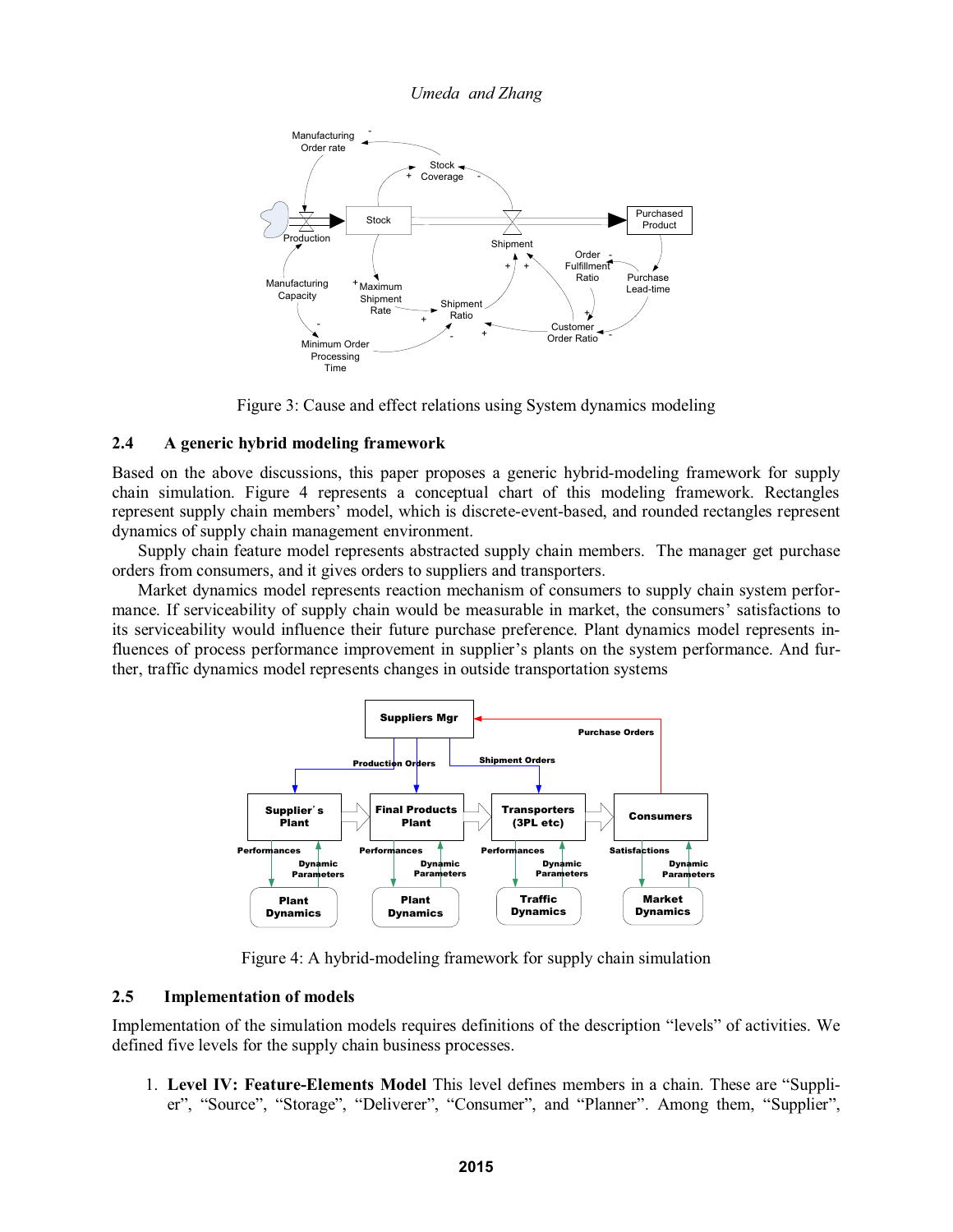"Source", and "Storage" have two operational types: Schedule-driven and Stock-driven, whose roles are previously described.

- 2. **Level III: Function-Element Model**: This level defines business process functions in chain members. The examples of these are "purchasing", "procurement", "delivery", "manufacturing", and "planning".
- 3. **Level II: Implementation Model**: This level provides a neutral discrete-event simulation language. The models in this level are descriptions of activities elements by using these neutral modeling notations. The examples of these elements are "generate entities", "set attributes", "get attributes", "queuing", "activity", "set global variables", "get global variables", "generate entities", "erase entities", and others. A description example of this level is shown in Figure 5.
- 4. **Level I: Execution Modules**: This level transfer neutral discrete-event language into simulation program source codes. Many of these codes are general discrete-event simulation languages, such as SIMAN, GPSS, Extend, or general programming languages, such as C, C++, Java.

| (1) Enter (Order Entity From Planner)                                       |
|-----------------------------------------------------------------------------|
| (2) Get Attribute (Manufacturing order volume, Order Entity From Planner)   |
| (3) Get Attribute (Scheduled manufacturing time, Order Entity From Planner) |
| (4) If (Manufacturing order volume > Maximum manufacturing volume) then     |
| Unbatch Entity(Order Entity From Planner, Order Entities)                   |
| else do nothing;                                                            |
| (5) For each (Order Entities) do                                            |
| (6) Set Attribute (Manufacturing volume)                                    |
| (7) Call Calculate Manufacturing Leadtime (Manufacturing volume, Maximum    |
| manufacturing volume, Manufacturing lead time,<br>Manufactur-               |
| ing Output volume)                                                          |
| (8) Set Attribute (Manufacturing lead time, Manufacturing volume)           |
| $(9)$ Enter Queue                                                           |
| $(10)$ Wait Until (Input Material Volume $\leq$ Input Buffer volume)        |
| (11) Enter (Material Entity From Upstream)                                  |
| (12) Call Calculate Input Material Volume (Input Material Volume)           |
| (13) Delay Entity (Manufacturing lead time)                                 |
| (14) Call Calculate Output Material Volume (Output Material Volume)         |
| $(15)$ End do                                                               |
| $(16)$ Exit Entity (to 3PL deliverer)                                       |
|                                                                             |

Figure 5: An example description of "manufacturing" at LEVEL III by using LEVELII models

# **3 PERFORMANCE EVALUATIONS OF A SUPPLY CHAIN SYSTEM**

# **3.1 Target system and parameters,**

This supply chain system originally possesses more than ten first-tier suppliers. Several of them own subordinate second-tier suppliers. The scale of the whole system is very large. It includes eight parts suppliers and a final product plant. The distinctive features of them are described as the following items.

- This supply chain system belongs to a schedule-driven type. The planner builds a master schedule based on a demand prediction mechanism.
- The final product is manufactured in a product factory that possesses an assembly line.
- The final product plant works according to daily production orders from the planner.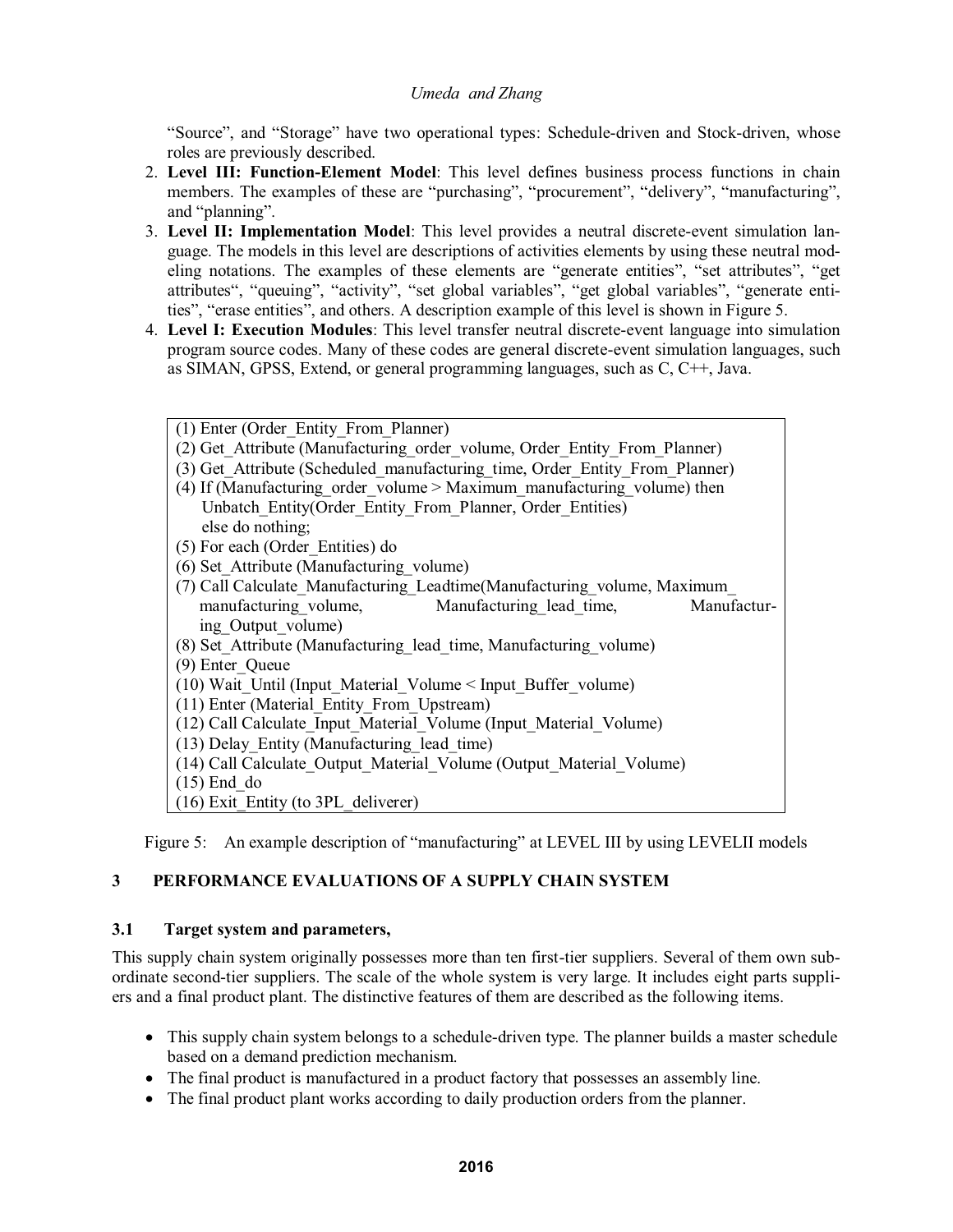- The final product plant controls the manufacturing line so that a variance of daily- going-rate is limited to a small range.
- Majority of first-tier and second-tier suppliers work according to a periodic ordering method. The period is almost a week and the order volume is variable.
- The particular first-tier suppliers work according to the daily-based manufacturing orders as well as the final product plant.
- A particular second-tier supplier owns a long order lead-time.
- A particular first-tier supplier works according to stock-driven operations.
- Third party logistics companies deliver between suppliers; Accordingly every delivery time is a constant regardless of volumes.

There is a variance of every order from consumers; however, the demand trend does not change in the long term. A configuration of the target system is shown in Figure 6.



Figure 6: A configuration of the target supply chain system

Supplier S4 is the only supplier that is controlled by "Stock-driven" method. The planner decides both stock replenishment level and stock volume level. S4 autonomously provides parts to the final assembly parts by using these stock volume information.

The outlines of activities and controls of every chain member (agent) are based on the description in the previous section. Every chain member owns its processing capacity. When it receives an order that is over its capacity, the overflowed one is transferred to the next one.

The feedback mechanism works by using a monitoring data of supply chain performance in an observation phase and decisions mechanism for demand volume in the next phase. The outline of this mechanism is as follows.

Purchase orders from market occur every day. When products are moved to consumers, system observes order lead-time in all of these orders. At that time, the system also calculates its moving average and variance. When the moving average and its variance is large, system restrains purchase order volume in next term. System then uses smaller random variables on orders' generation. Meanwhile, when the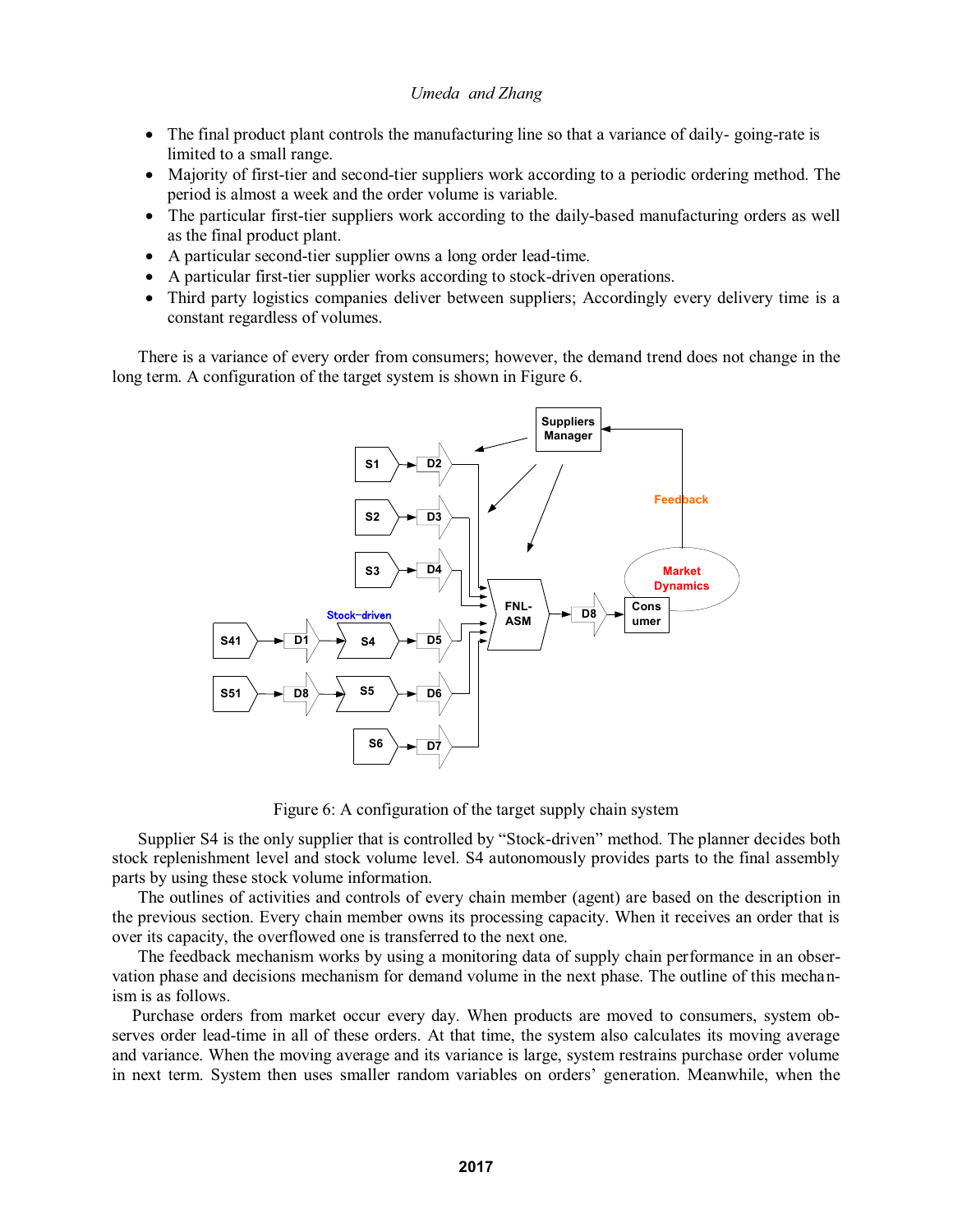moving average and its variance is small, system releases purchase order volume in next term. System then uses larger random variables on orders' generation.

System uses a system-dynamics model at that time. In this model, the mainstream data flow starts "source" (data generation), and go through "flow" (data modification that make a decision of demand volume), and finally reaches "stock" (data store). In these processes, system uses the past observation data and their variance data.

### **3.2 Implementation of Market-dynamics model**

Current version does not provide regular forms for dynamics model. This is because relationships among variables depend on model's configurations. Accordingly, there is no generic system-dynamics modeling libraries described in section 2.5. The implementation method is as follows.

A system-dynamics model forms a flow from a beginning point "Source" to an ending point "Sink", by way of "Stocks" and "Valves." This flow includes processes of reading/writing data that are relative to "variables." Implementation of this logic uses "Element" models in discrete systems as follows.

- 1. It generates a open network by replacing both "Source" in system-dynamics model with "Generate" in discrete-event model and "Valve" in system dynamics model with "Delay" in discreteevent model. It replaces variables in system-dynamics model with "Global-variables" in discreteevent model, and it rewrites calculation logics of variables to "Call" sentences in discrete-event model.
- 2. The "Delay" node spends a small time  $\angle$ t with all entity.
- 3. Every process reads, calculates, and replaces value of "Global variables"

### **3.3 System performance evaluations by sensitivity analysis**

We do not have any information on distribution functions of market demands. First of all, we examined two patterns of demand distribution: Normal distribution and Uniform distribution. The difference of these does not give any influences on performance of the supply chain system. System performance is measured by parts inventory volumes at supplier S4 and S5, parts inventory volumes at the final assembly plant, and order lead-time of consumers.

When the demand mean is set on low level, the difference of its variances does not give any influences on system performances. Meanwhile, when the demand mean is set on middle and high level, keeping demand variance at low level, differences in performance are observed (see Figures 7, 8, and 9).

The transitions of order lead-time are shown in Figures 10, 11, and 12. When demand mean is in high level, lead-time transition raises up immediately after the simulation starts, and it stays in high level through the simulation. This phenomenon explains that the delay of orders has passed into a chronic state. Transitions of parts volume at final assembly plant are shown in Figures 7, 8, and 9. The part volumes stocked there are proportional to the average of demand distribution that is given as the parameters.

### **3.4 A long-term simulation considering business environment**

Supply chain activities have relevance to its business environment. We consider here this issue according to the scenario discussed in 2.4. The principal cause is the observed purchase lead-time in every purchase activity.

Short purchase lead-time gives favorable impression to customers, and the order volume increases. Accordingly, the chain system becomes busy; order processing at every task in the chain becomes tight. While, long purchase lead-time gives unfavorable impression to customers, and the order volume decreases. Accordingly, the chain system becomes calm; order processing at every task in the chain becomes loose.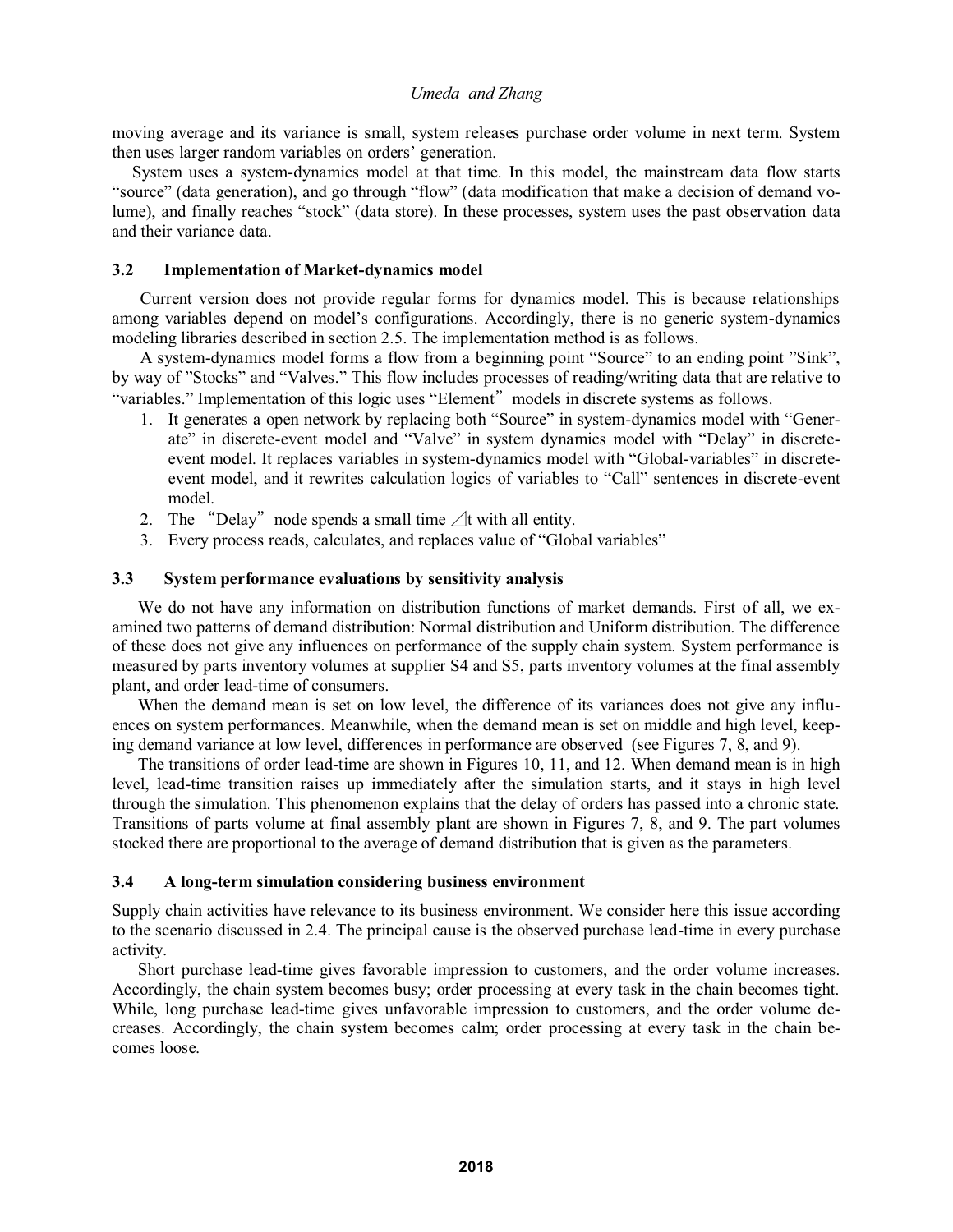*Umeda and Zhang* 



Figure 7: Transition of the parts volumes at final assembly plant (Demand distribution =  $N(40,6^2)$ )



Figure 8: Transition of the parts volumes at final assembly plant (Demand distribution =  $N(60,6^2)$ )



Figure 9: Transition of the parts volumes at final assembly plant (Demand distribution =  $N(80,6^2)$ )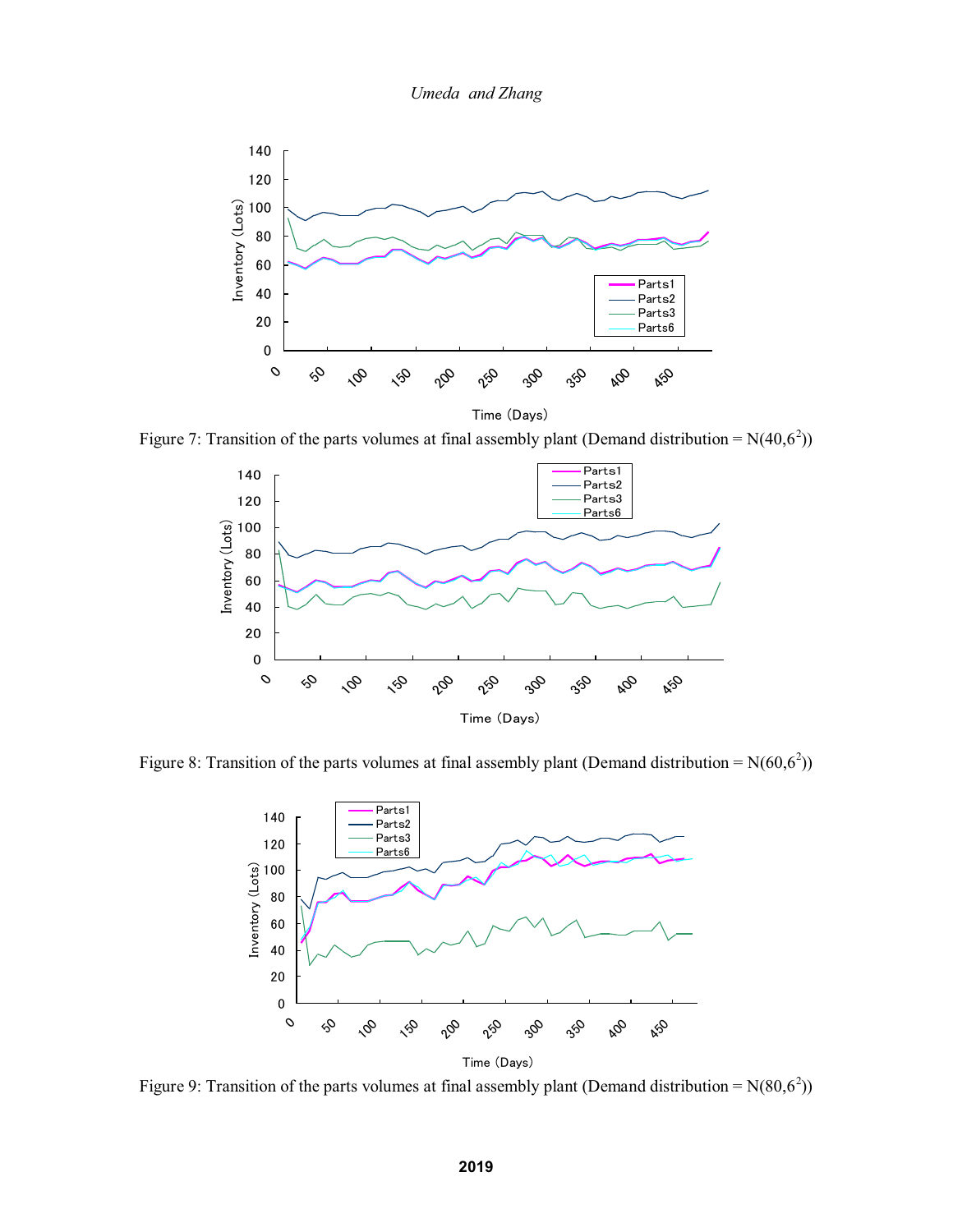

Figure 10: Transition of the purchase lead-time (Demand distribution =  $N(40,6^2)$ )



Figure 11: Transition of the purchase lead-time (Demand distribution =  $N(60,6^2)$ )



Figure 12: Transition of the purchase lead-time (Demand distribution =  $N(80,6)$ )

Figure 13 represents the transition curves of purchase order volume by customers and demand prediction by a planner. The value draws a cyclical curve in initial duration of simulation, and it becomes stable later. This phenomenon is based on the fact that a chronic order delay occurs. The curve of purchase lead-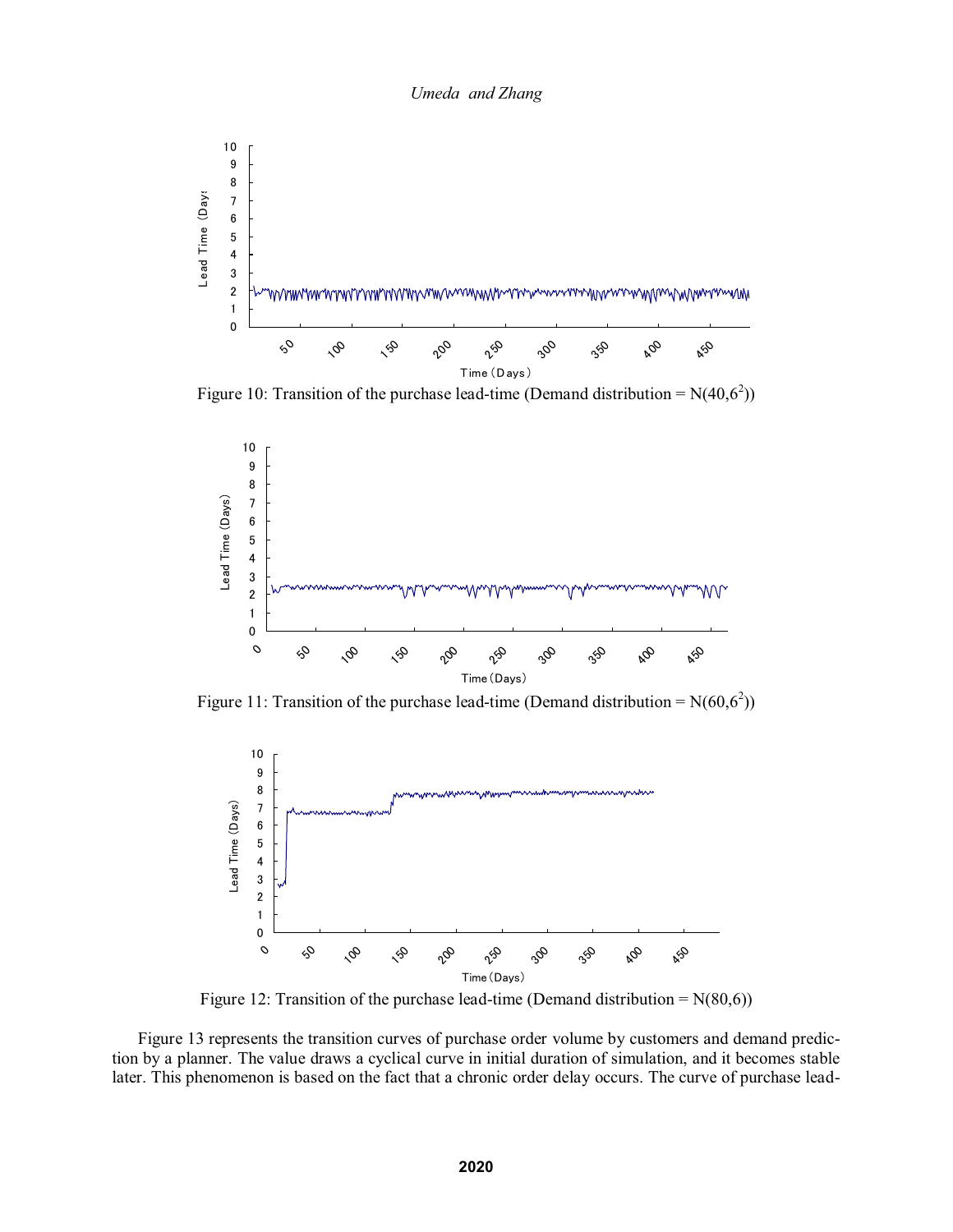time also shows the same patterns as this transition. And further, there is no case that parts experience shortage. This is the reason why the purchase order volume becomes stable.

Rising serviceability increases demands in market. When this increase of demands rapidly occurred, a large quantity of jobs produces delays in process.

This delay decreases serviceability, and it accordingly prevents demands from increasing in market. Consequently, the serviceability does not increase immediately, even if orders continue to decrease. Therefore, the demand does not recover again. After that, as the system holds accumulated delay jobs, so it gives no influence on fluctuation of serviceability and demands volumes.



Figure 13: Transitions of purchase order volume by customers

### **4 CONCLUSIONS AND FUTURE RESEARCH**

The developed prototype is based on a configuration of an actual manufacturing supply chain system. This supply chain system poses a prime contractor with a chain manager, six first-tier suppliers and two second-tier suppliers. The transportations between suppliers are managed by 3rd-Party-Logistics companies. Further, the market system dynamics model represents consumers' decisions and behaviors such as recession and upturn.

The scale of this simulation is complex and very large. Accordingly, it includes lots of simulation parameters. We applied "Taguchi method" to simulation experiment design to analyze system performances. This method uses orthogonal arrays to assign simulation parameters; accordingly, the numbers of experiments are reduced to its optimal size.

The developed simulation models are basically applicable to various types of discrete manufacturing supply chain. Several case studies will be shown as potential scenarios. These will display both supply chain operations and behaviors in external world of the chain. Similar scenarios would be appropriate to other supply chain systems' activities such as quality improvement programs, manufacturing processes automation programs, and efficient transportations operational programs. The proposed approach will be the first step to a simulation  $\&$  gaming methodology to support supply chain operations.

### **REFERENCES**

Banks, J. (ed.), 1998. *Handbook of Simulation: Principles, Methodology, Advances, Applications, and Practice*. New York: John Wiley & Sons.

Dugal, L.F., M. Healy, and S. Tankenton. 1994. *Supply Chain Management: A Challenge to Change*. Coopers & Lybrand Report

Riddalls, C. E., S. Bennett, and N.S. Tipi. 2000 Modeling the dynamics of supply chains. *Int. J. of System Science* 31(8):969-976.